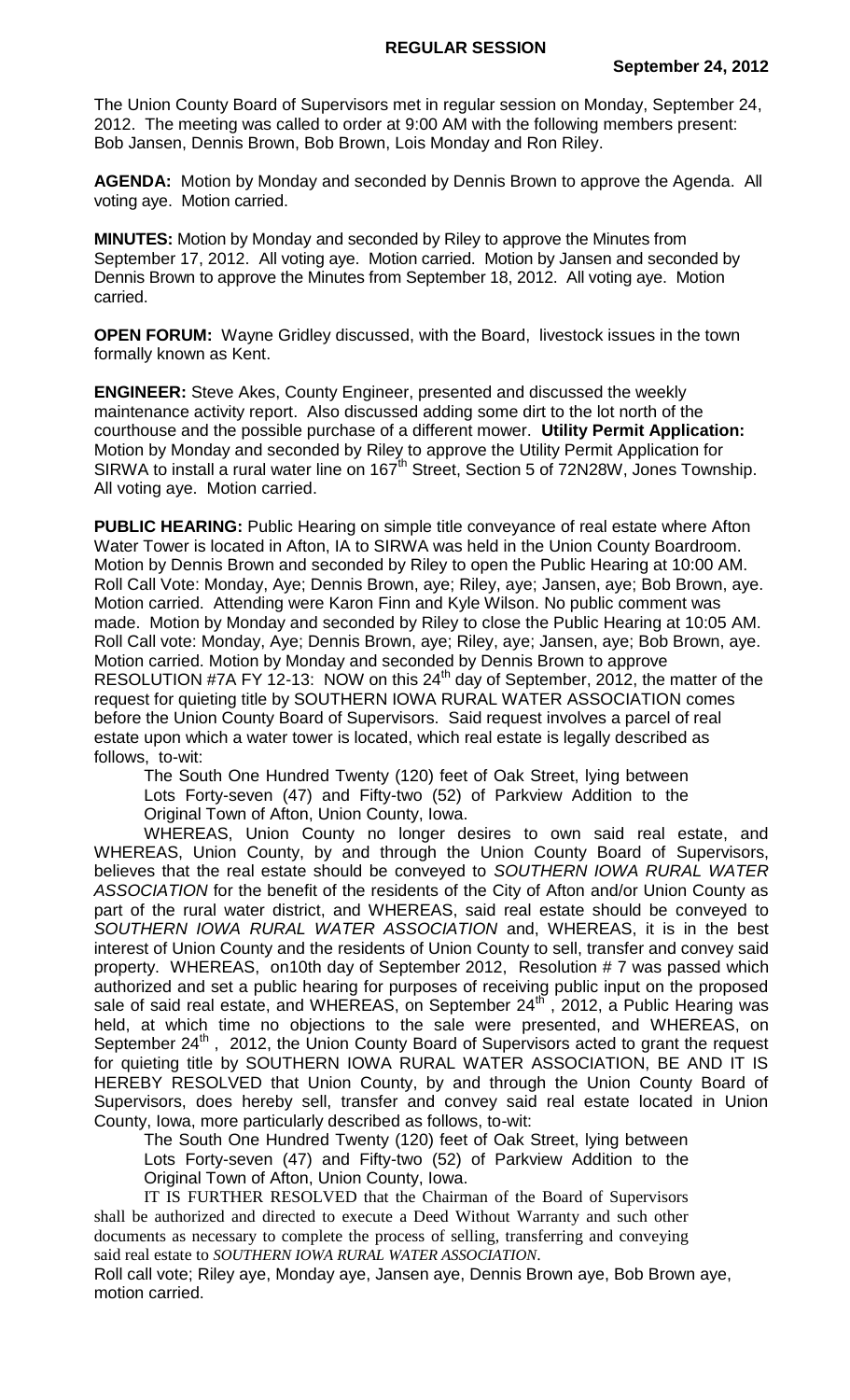**LIQUOR LICENSE:** Motion by Monday and seconded by Riley to approve the liquor license for Knotty Pine Family Steakhouse, Afton, Iowa. All voting aye. Motion carried.

**TAX SUSPENSION:** Motion by Dennis Brown and seconded by Riley to approve the request for property tax suspension at 405 W Monroe St, Creston, IA that meets the requirements of continued eligibility for suspended taxes from the current tax billing per Iowa Code Section 427.9. All voting aye. Motion Carried.

**CLAIMS:** Motion by Monday and seconded by Riley to approve claims 115637-115724. All voting aye. Motion carried.

| 0001 GENERAL BASIC FUND                         |                   | 0011 RURAL SERVICES BASIC                              |                |
|-------------------------------------------------|-------------------|--------------------------------------------------------|----------------|
| ACCESS SYSTEMS LEASING                          |                   | 276.38 ALLIANT ENERGY                                  | 33.94          |
| <b>ACS GOVERNMENT</b>                           |                   | 1,100.00 BANKERS LEASING CO                            | 104.61         |
| <b>ADAMS</b>                                    |                   | 240.31 CFI SALES, INC                                  | 740.28         |
| <b>ALLIANT ENERGY</b>                           | 18.73             | <b>DAVENPORT</b>                                       | 400.00         |
| <b>BOOTH</b>                                    | 15.00             | <b>HUSBAND</b>                                         | 69.38          |
| <b>BOYD APPLIANCE &amp; TV</b>                  | 70.00             | MID COUNTRY MACHINERY, INC                             | 464.00         |
| CARPENTER UNIFORM CO                            | 308.07            | OFFICE MACHINES COMPANY INC                            | 6.49           |
| CENTEC CAST METAL PRODUCTS                      | 370.70            | <b>WINDSTREAM</b>                                      | 117.92         |
| <b>CHAMBERLAIN</b>                              | 15.00             | 0011 RURAL SERVICES BASIC TOTAL:                       | 1,936.62       |
| <b>CHAT MOBILITY</b>                            | 129.64            |                                                        |                |
| <b>CITY OF AFTON</b>                            | 171.04            | 0020 SECONDARY ROAD FUND                               |                |
| <b>CITY OF CRESTON</b>                          | 8,674.32          | <b>ALLIANT ENERGY</b>                                  | 39.37          |
| <b>CRESTON MUNICIPAL UTILITIES</b>              | 342.56            | <b>BANKERS LEASING CO</b>                              | 205.99         |
| DES MOINES STAMP MFG                            | 16.50             | BLACKTOP SERVICE COMPANY INC                           | 88,525.92      |
| <b>GARRETT</b>                                  | 15.00             | CADAPULT SOFTWR SOLUTIONS INC                          | 79.98          |
| <b>GE CONSUMER FINANCE</b>                      | 13.31             | CFI SALES, INC                                         | 600.00         |
| <b>GREATER COMM HOSPITAL</b>                    | 3,252.27          | CRESTON AUTO PARTS, INC                                | 549.90         |
| <b>HERZBERG RPR</b>                             | 13.90             | <b>CRESTON FARM &amp; HOME SUPPLY INC</b>              | 106.51         |
| <b>HY-VEE INC</b>                               | 2,348.00          | <b>CUNNINGHAM-REIS COMPANY</b>                         | 5,188.69       |
| <b>IOWA PRISON INDUSTRIES</b>                   | 165.77            | FARMERS COOPERATIVE COMPANY                            | 642.20         |
| <b>IOWA SECRETARY OF STATE</b>                  | 30.00             | <b>FASTENAL COMPANY</b>                                | 2.35           |
| IOWA STATE ASSOC OF COUNTIES                    | 130.00            | <b>GE CONSUMER FINANCE</b>                             | 50.00          |
| <b>ISCTA</b>                                    | 70.00             | HERBERGER CONSTRUCTION CO, INC                         | 38,965.00      |
| <b>ISSDA</b>                                    | 150.00            | IA DEPT OF TRANSPORTATION                              | 325.00         |
| <b>KELLY</b>                                    | 15.00             | <b>INNOVATIVE INDUSTRIES</b>                           | 245.00         |
| <b>M &amp; M MOTORS</b>                         | 70.00             | <b>IOWA PRISON INDUSTRIES</b>                          | 915.15         |
| <b>MAFFETT</b>                                  | 15.00             | <b>IOWA STATE UNIVERSITY</b>                           | 1,000.00       |
| <b>MC GUIRE</b>                                 | 15.00             | <b>JIM'S TRUCK REPAIR</b>                              | 75.00          |
| <b>MC NAUGHT</b>                                | 15.00             | LUTHER ELECTRIC INC                                    | 85.00          |
| <b>MOMAR</b>                                    |                   | 577.74 PERU QUARRY INC                                 | 6,831.88       |
| OFFICE DEPOT-CATALOG ORDERS                     |                   | 86.07 POKORNY BP & AUTOMOTIVE SERVIC                   | 30.91          |
| OFFICE MACHINES COMPANY INC                     |                   | 389.71 SERVICE TECHS INC                               | 52.64<br>53.75 |
| <b>PETZNICKS</b>                                |                   | 345.85 W & W WELDING                                   |                |
| RESERVE ACCOUNT<br>RINGGOLD CO SHERIFF'S OFFICE |                   | 1,800.00 WINDSTREAM<br>0020 SECONDARY ROAD FUND TOTAL: | 506.65         |
| <b>SCADDEN</b>                                  | 3,640.00<br>64.06 |                                                        | 145,076.89     |
| SOUTHERN IA RURAL WATER AS                      | 405.38            | <b>4000 EMERGENCY MANAGEMENT FD</b>                    |                |
| <b>SUPERIOR LAMP INC</b>                        | 188.37            | <b>ALLIANT ENERGY</b>                                  | 300.00         |
| <b>THATCHER</b>                                 | 308.58            | <b>DUCKWORTH</b>                                       | 80.14          |
| UNION CO LEC FUND                               |                   | 3,828.49 IOWA STATE ASSOC OF COUNTIES                  | 130.00         |
| UNION CO PUBLIC FUNDING                         | 9,529.00          | <b>IOWA STATE SAVINGS BANK</b>                         | 82.91          |
| <b>COUNCI</b>                                   |                   |                                                        |                |
| UNION COUNTY SHERIFF                            | 335.34            | <b>KENDRICK</b>                                        | 75.00          |
| WALKER DO                                       | 183.30            | <b>MEDIACOM</b>                                        | 130.68         |
| WALTERSDORF                                     | 15.00             | SOUTHWEST IA PLANNING COUNCIL                          | 68.70          |
| WALTERSDORF                                     | 15.00             | TYLER INSURANCE SERVICES INC                           | 244.00         |
| WASTE MGMT OF CRESTON                           | 1,016.78          | <b>4000 EMERG MANAGEMENT FD TTL:</b>                   | 1,111.43       |
| <b>WILLETS &amp; WOOSLEY</b>                    | 91.00             |                                                        |                |
| WINDSTREAM COMM. INC                            | 1,092.12          | <b>4100 COUNTY ASSESSMENT EXPENSE</b>                  |                |
| 0001 GENERAL BASIC FUND TOTAL:                  |                   | 41,978.29 CHAT MOBILITY                                | 12.03          |
|                                                 |                   | <b>CREDIT BUREAU-ATLANTIC</b>                          | 50.00          |
| 0002 GENERAL SUPPLEMENTAL                       |                   | <b>HANER</b>                                           | 408.51         |
| CENTRAL IOWA DETENTION CTR                      | 7.62              | M & M SALES COMPANY                                    | 125.00         |
| <b>CITY OF CRESTON</b>                          |                   | 2,665.58 WILLSON & PECHACEK PLC                        | 1,022.00       |
| <b>IOWA SECRETARY OF STATE</b>                  | 1,145.61          | 4100 CO ASSESSMENT EXPENSE TTL:                        | 1,617.54       |
| MATT PARROTT AND SONS                           | 138.05            |                                                        |                |
| OFFICE DEPOT-CATALOG ORDERS                     | 58.44             | <b>4960 SANITARY LANDFILL</b>                          |                |
| 0002 GENERAL SUPPLEMENTAL<br><b>TOTAL:</b>      | 4,015.30          | U S CELLULAR                                           | 88.80          |
|                                                 |                   | <b>4960 SANITARY LANDFILL TOTAL:</b>                   | 88.80          |
| 0010 MH-DD SERVICES FUND                        |                   |                                                        |                |